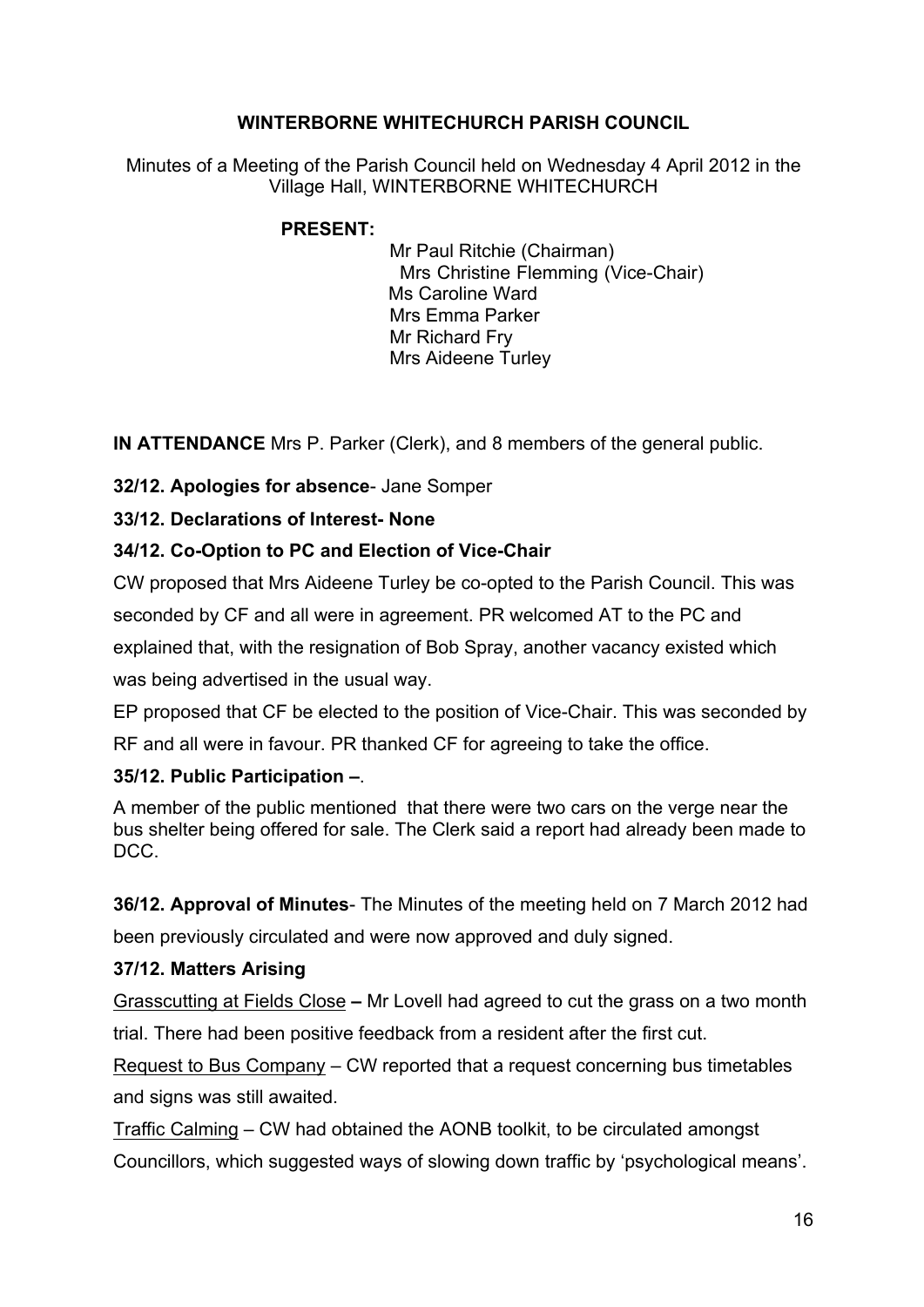In other words, attempts should be made to make it obvious to drivers that they were entering a village and should slow down. CF suggested that the village signs could be enhanced to help achieve this.

Following on from this, the Clerk was requested to contact the Speed Camera Safety Partnership to try again for a 'No Excuses' sign on the A354.

Litter Pick – PR expressed thanks to those who had helped in a successful event, but regretted the rapid reappearance of litter. The Clerk would enquire from NDDC whether it would be possible to have bags and picking sticks permanently for interim collections.

Planning permission for solar panels – NDDC had confirmed that no breach of planning control had occurred in Whitechurch with erection of solar panels.

### **38/12. PLANNING**

#### Application for work to trees:

Milton House, Milton End – Line of lime trees-Prune to previous pruning points & raise lower limbs to 5.2m / Lime – Prune to previous pruning points The PC had no objection to the above.

### **39/12. Correspondence**

Mrs Marion Clemens, Fields Close- Mrs Clemens suggested that two benches on the green area would be well used, and was happy to help raise funds for them if necessary.

The Clerk would reply to Mrs Clemens, and would also check with NDDC as to whether an extra dog bin could be provided at the end of the track from La Lee farm. Listing of Jubilee events on Dorsetforyou – RF felt that, as the summer celebrations were intended for the parish, an extended invitation may result in the events being swamped by visitors. Therefore, he would not be advertising on the website. Regular emails- The Clerk would pass onto Councillors regular mails such as Rural Digest and funding information.

Good Councillors' Guide- This would be circulated.

### **40/12. REPORTS**

a) Playground- RF and the Clerk had reviewed the Playground Inspection record which RF would complete each week and then file. If any issues arose,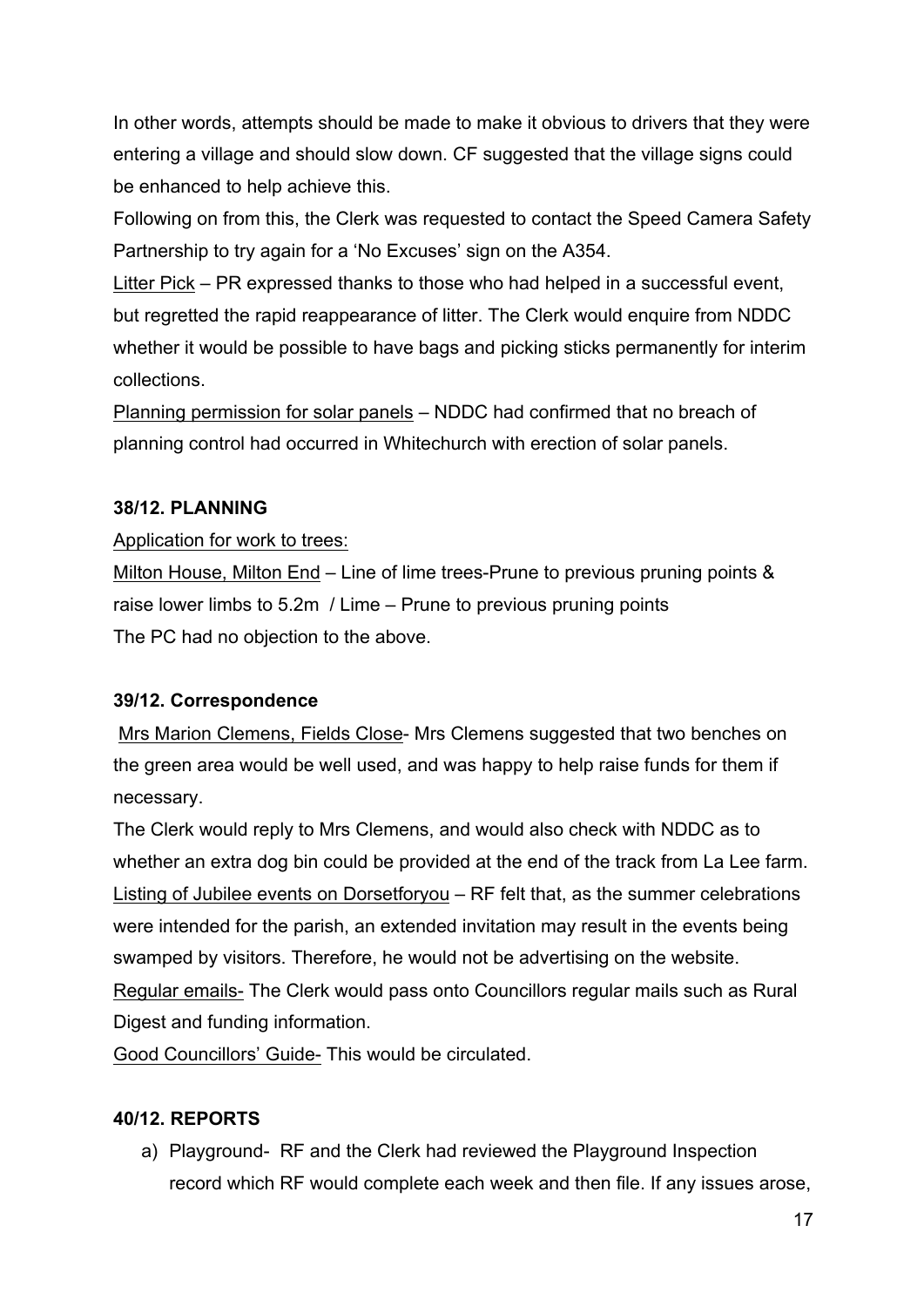they would be reported to the PC. So far, the site was in good order, with little litter.

 The emergency contact number at the Playgound had been changed to RF's. PR thanked RF for taking on the responsibility.

b) Footpaths – Nothing to report.

# **41/12. Village Summer Celebrations –Update**

# Diamond Jubilee

RF reported that planning was going well, with a good turn out from people willing to help.

The plan was to hold the events on Monday 4 June, with free entry for villagers and guests. Tickets would be available on application and would have details of terms and the day's timetable.This would also be a way of indicating how many were likely to turn up.

People would be invited to either bring their own food and, if they wanted, to also provide something for a common table. There would be a barbecue for own use or with a 'chef' if wanted. The Village Hall bar would be open from 6.30pm and there would be a beer tent during the day. An application would be made for a drinks licence.

Arrangements for car parking were in progress.

A timetable of games and competitions was being planned, including a children's king or queen of the day, with a throne provided!

For insurance purposes a Risk Assessment would be written, with details of firstaiders and marshals. The Parish Council would be the sole organiser and therefore events would be covered by PC insurance.

Bunting was being made in large quantities by a group of ladies at Lady Bailey. So far, expenses amounted to £134 and it was anticipated that about £200 would be spent in all. Fund raising activities, including the 'Royal Quiz' and various coffee mornings, would reduce the final spend. The majority of items purchased would be re-usable at the Olympic Torch day

AT suggested that flower boxes planned for display near the village entry signs could be used on Jubilee day and then re-vamped in different colours for the Torch.

PR thanked RF for his comprehensive report.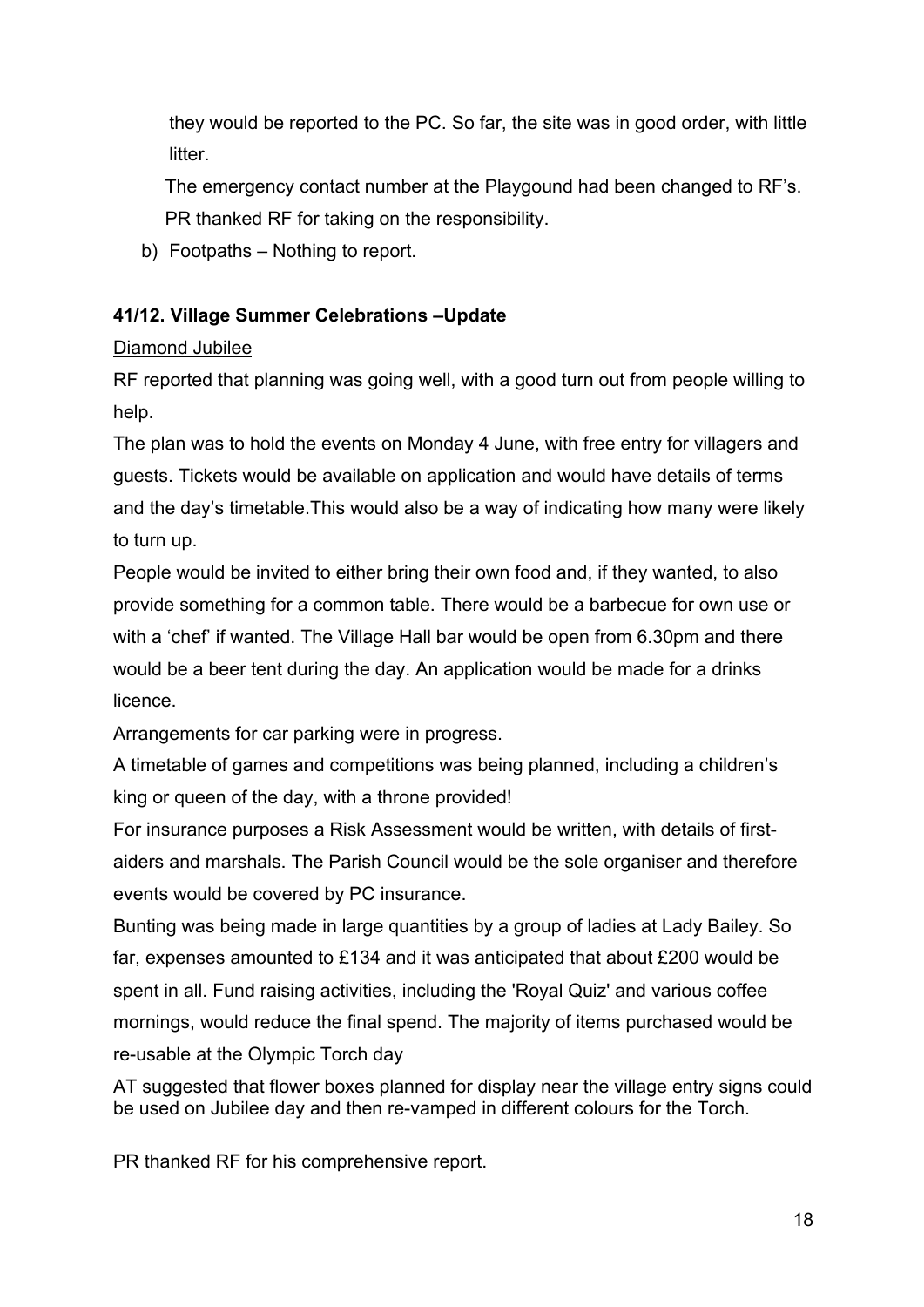### Olympic Torch event - 12 July

CF reported that notices had gone out asking residents on the main road if they would decorate their houses.

Parking would not be possible on the school field since it would be their sports day. Mr Tory had therefore been asked and agreed to the use of his field off Rook Lane or the one next to it. Rupert Tory had said that he may do a pre-Torch run.

Evening events were still under discussion as the Village Hall had a regular booking and would not be available.

EP had attended the recent NDDC meeting on planning for the Torch where the need for insurance and health and safety had been stressed. Signs for toilets and car parking could be obtained from ND, as well as jackets for marshals.

All events connected with the Torch would be organised by the PC and therefore covered by its insurance.

As a lasting memorial, it was proposed that the suggested bench at Fields Close could be dedicated to the Queens' Diamond Jubilee. The Clerk would find out prices of benches.

# **42/12.FINANCE**

| Current Account at 7 March | £5,552.70 |
|----------------------------|-----------|

• The following cheques were authorised and duly signed:

| DAPTC – Training (1 March 2012) | £30.00 |
|---------------------------------|--------|
| <b>Clerk's Expenses</b>         | £2.50  |

Clerk's Salary SO 7 March 2012- £254.58

- The Clerk would complete the requisite bank form to remove Mr Couldwell and Mr Spray from the list of signatories, and add RF and CW. This would be authorised at the next meeting.
- Request for funding from The Wednesday Club Mr Don Byrom from Chescombe Court was present at the meeting, and, as a committee member of the newly formed 'Bus2Go', he explained its financial position. At the moment it was in funds from POPPS, Spectrum Housing and PC donations, and take-up of its first outing was excellent. Therefore, the PC offered to give a donation as it became necessary. For the present, PR pledged full PC support and encouragement to an initiative which seemed very promising.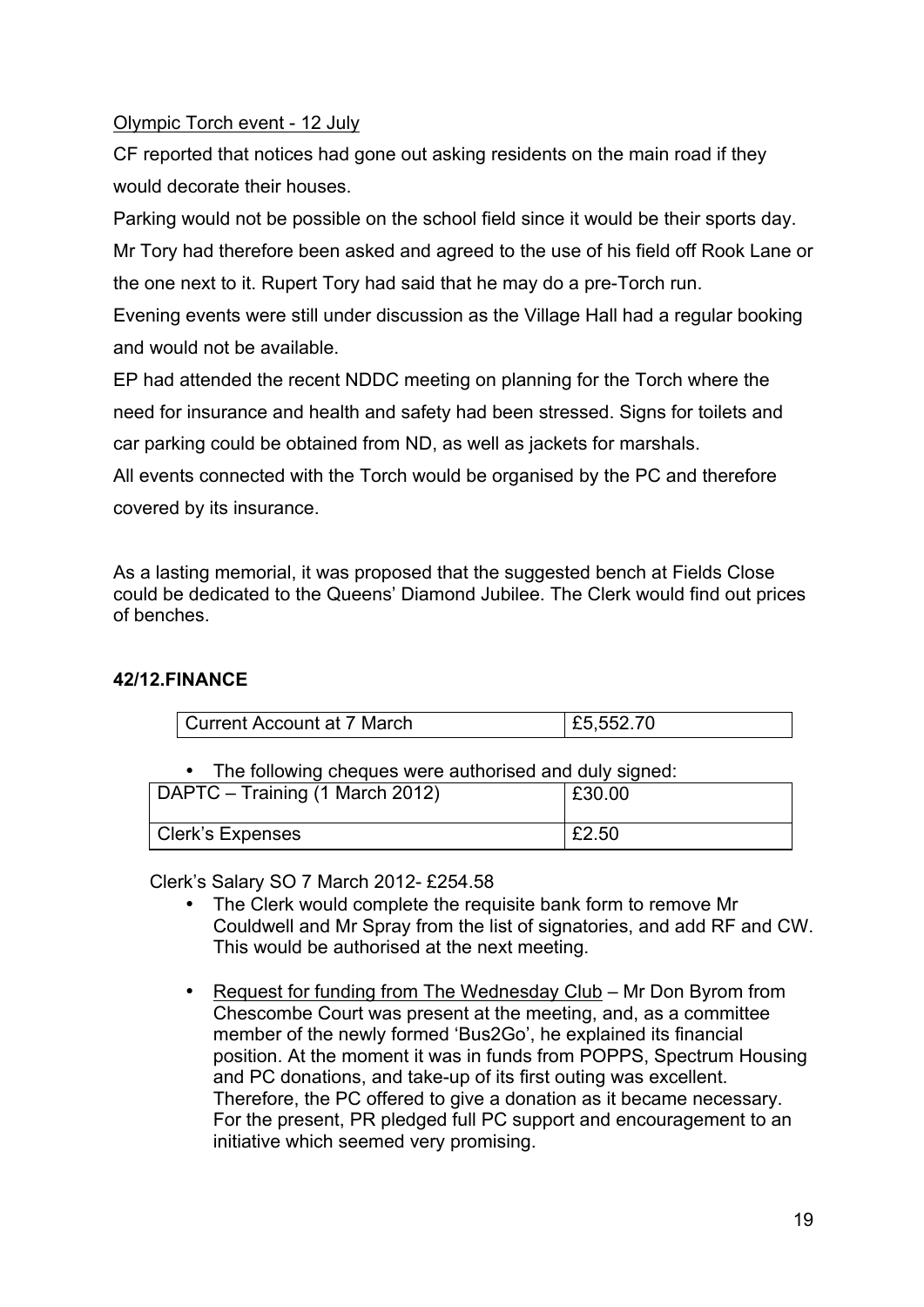- Fence repair on land between PC's and The Village Hall- A quote from Mr Crabbe had been obtained for £190 plus VAT. The Clerk would ask the Village Hall Chairman if his committee would be willing to share the cost.
- New PC email address The Clerk confirmed that the new address was free of charge from DAPTC and that a refund was due from TalkTalk.

#### **43/12. Other Information for Report Only**

DCC proposals for winter snow clearing – The Clerk had replied to say that the PC broadly supported the proposals but was concerned about insurance cover for participating farmers.

Thanks to Mr Couldwell – PR asked Councillors to sign a card for the Clerk to deliver. A card would also be sent to Mr Spray and signed at the next meeting.

CF reported the poor state of the bench at the junction of Fields Close and Whatcombe Lane. Mr Flemming would carry out an emergency repair but Mr Adams would be asked for a quote to repair.

CW offered to remove ivy from the bus shelter.

The Clerk would report that cuttings still had not been removed from the pavement on Dorchester Hill, below the passageway to St Mary's Close.

EP would find out from NDDC what progress had been made on the introduction of on-line planning consultation.

PR reported that a Facebook page had been established for Whitechurch.

#### **44/12. Public Participation**

A request was made that the Chairman read out the amount in the PC's Current Account at each meeting. The Clerk pointed out that this was made public each month on the public notice.

The Clerk confirmed that the budget was set each year in November and, in the usual way, would form part of the annual AGM Financial Report.

CF added that, at present, the grant from NDDC for Fields Close maintenance was swelling the amount in the PC's bank account.

It was suggested that a bin be provided near the bus stop at the kitchen shop. The Clerk would ask NDDC about the possibility of an extra bin after checking with the land owner, Mr Chichester, that this would be acceptable.

It was pointed out that toilet facilities were limited at the Village Hall and would not be sufficient to serve at the summer events. RF said that the school would be asked for permission to use the porta cabin toilets on the field. There were also toilets at the Parish Rooms and the pub.

Agreement was expressed with Mrs Clemens's suggestion for benches at Fields Close. Mr Pitman suggested that the grassed area would make a better playground